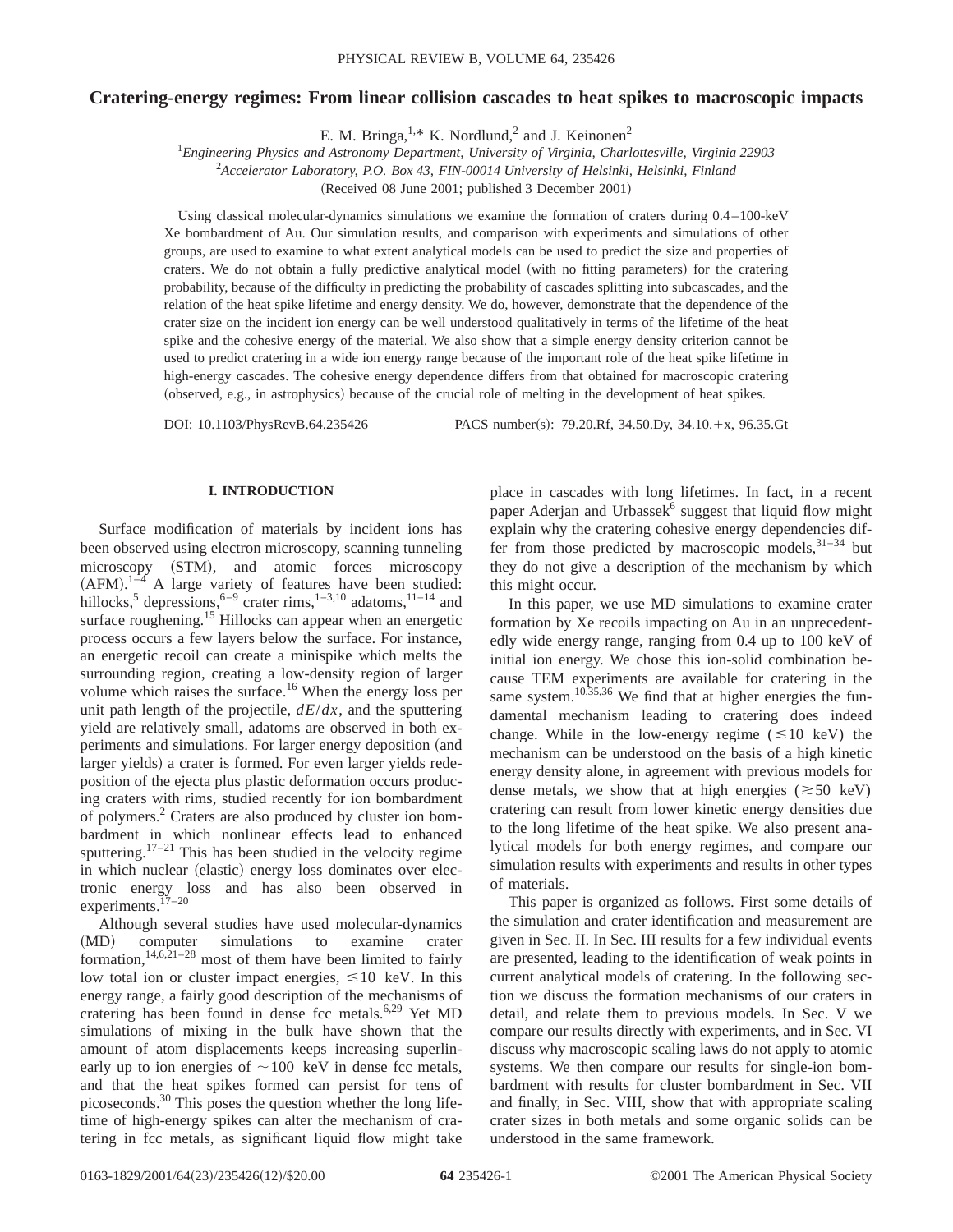## **II. METHOD**

### **A. Molecular-dynamics simulations**

The basic MD simulation methods used in this work has been described in several previous papers,<sup>13,37,30,38</sup> so in here we only recall the basic principles, and the features which differ from previously published work. In simulating ion irradiation of a surface, we place an incident ion on a random position a few Å above the surface, and give it a kinetic energy of 0.4–100 keV towards the sample. The incident angle is chosen in an off-channeling direction close to the surface normal. Most simulations were carried out for a  $(001)$  surface, but six 100-keV events were also simulated for a  $(111)$  surface. No major differences were observed in the crater sizes for the two surfaces for 100-keV energies. The development of the system of atoms is followed until the cascade has cooled down close to the ambient temperature, which for the cascades presented here was always 0 K to definitely rule out any post-cascade damage annealing. A few  $50$ -keV events (the results of which are not presented here) were also simulated at 300 K, and found to give similar crater sizes as the 0-K events. Varying the initial position of the recoil atom can cause the resulting cascades to behave very differently depending on where the strongest collisions occur.

The simulation cells had periodic boundaries in the *x* and *y* dimensions, and a fixed bottom layer in the *z* direction. They were cooled down to 0 K using Berendsen temperature control at the cell borders and a few layers at the bottom above the fixed layer. The simulation cells had at least 16 atoms per eV of incident ion energy, which was enough to prevent cell heating beyond the melting point or pressure wave reflection from the borders strong enough to affect the cascade outcome. Moreover, the temperature scaling at the boundaries absorbed most of the pressure wave. To ensure that no artificial border effects occurred, runs were automatically stopped and restarted in a larger simulation cell if a recoiling atom with an energy higher than  $20 \text{ eV}$  (which is less than the threshold displacement energy<sup>39</sup>) entered the temperature scaling region. Hence the periodic boundaries essentially acted to stabilize the simulation cell against rotation and displacement, but had no artifical effects on the cascade outcome.

Most simulations were carried out in Au modeled by the embedded atom method  $(EAM)$  potential of Foiles,  $40$ smoothly joined to the universal repulsive interatomic potential of Ziegler, Biersack, and Littmark<sup>41</sup> at small interatomic separations.<sup>14</sup> To probe the cohesive energy dependence of the crater size, we used artificial modifications of this potential for different values of the cohesive energy. To be precise, in the EAM formalism $40,42$  we scaled the pair potential and the embedding energy of the potential by a factor *f* in the range 0.5–1.6, while leaving the electron density unmodified. To preserve the ballistic properties of the potential, however, the factor *f* was scaled smoothly back to 1.0 at small interatomic separations  $r$ , in the same  $r$  range where the repulsive potential was onset. This scaling gives an interatomic potential with the same equilibrium lattice constant as the original potential, but with the cohesive energy  $U_0$  and

TABLE I. Simulated mean range  $(\overline{R})$  and straggle  $S_R$  values for 50-keV Xe bombardment of  $(001)$  Au surfaces at 0 K, using no zero-point atom displacements. Using thermal atom displacements corresponding to 300 K gave almost as strong channeling effects, for instance giving a mean range  $\bar{R} = 103 \pm 3$  Å for  $\theta = 10^{\circ}$ ,  $\phi$  $=20-30^{\circ}$ . The ion range is here defined as the ion penetration depth.  $\theta$  is the angle between the initial ion velocity vector and the (001) surface normal ("tilt" angle), and  $\phi$  the angle between the initial vector and the  $(100)$  direction in the surface plane ("twist" angle). All angles are given in degrees. A range of angles such as ''0–360'' means the angle was selected randomly in this range.

| $\theta$       | $\phi$         | $\bar{R}$ (Å) | $S_R(\AA)$ |
|----------------|----------------|---------------|------------|
| $\overline{0}$ | $\overline{0}$ | $1240 \pm 50$ | 780        |
| 5              | $20 - 30$      | $670 \pm 20$  | 480        |
| 10             | $20 - 30$      | $108 \pm 5$   | 110        |
| 15             | $20 - 30$      | $81 \pm 3$    | 90         |
| 20             | $20 - 30$      | $79 \pm 3$    | 60         |
| 25             | $20 - 30$      | $69 \pm 3$    | 60         |
| 30             | $20 - 30$      | $75 \pm 2$    | 76         |
| 25             | $0-10$         | $164 \pm 14$  | 251        |
| 25             | $10 - 20$      | $73 \pm 2$    | 70         |
| 25             | $20 - 30$      | $69 \pm 3$    | 60         |
| 25             | $30 - 40$      | $74 \pm 3$    | 60         |

elastic moduli scaled by the factor *f*. We further verified by simulations that the melting point  $T_{\text{melt}}$  scaled highly accurately by  $f$ , as expected from Lindemann's law.<sup>43</sup>

For reference purposes, we note that at 0 K the binding energy of our EAM Au is  $U_0$ =3.930 eV, the lattice constant  $a=4.080$  Å, and hence the atomic density is *n*  $=0.0589$  Å<sup>-3</sup>. The melting temperature of the simulated solid is  $1110\pm20$  K.

#### **B. Finding nonchanneling directions**

To enable the use of simple binary collision approximation programs such as  $TRIM$  (Ref. 41) for quick estimates of cascade energy densities and penetration depths, it is important to use an incident angle in the simulation corresponding to a nonchanneling direction. To find such a direction, we used the MDRANGE code, which is an ion range calculation code which accounts for the crystal structure.<sup>44</sup>

In the particular case of heavy-ion irradiation of  $(001)$  fcc metals, we have observed that channeling effects can be extremely strong, requiring careful selection of both the tilt  $(\theta)$ and twist  $(\phi)$  angles to obtain a good nonchanneling direction. As we shall see below, this may be of crucial importance for the comparison of cratering probabilities with experiments, whence we give some sample range results for 50-keV Xe bombardment of  $(001)$  Au at 0 K in Table I. The results show that the mean range  $\overline{R}$  depends sensitively on both  $\theta$  and  $\phi$ . Ranges at other energies had a quite similar  $\theta$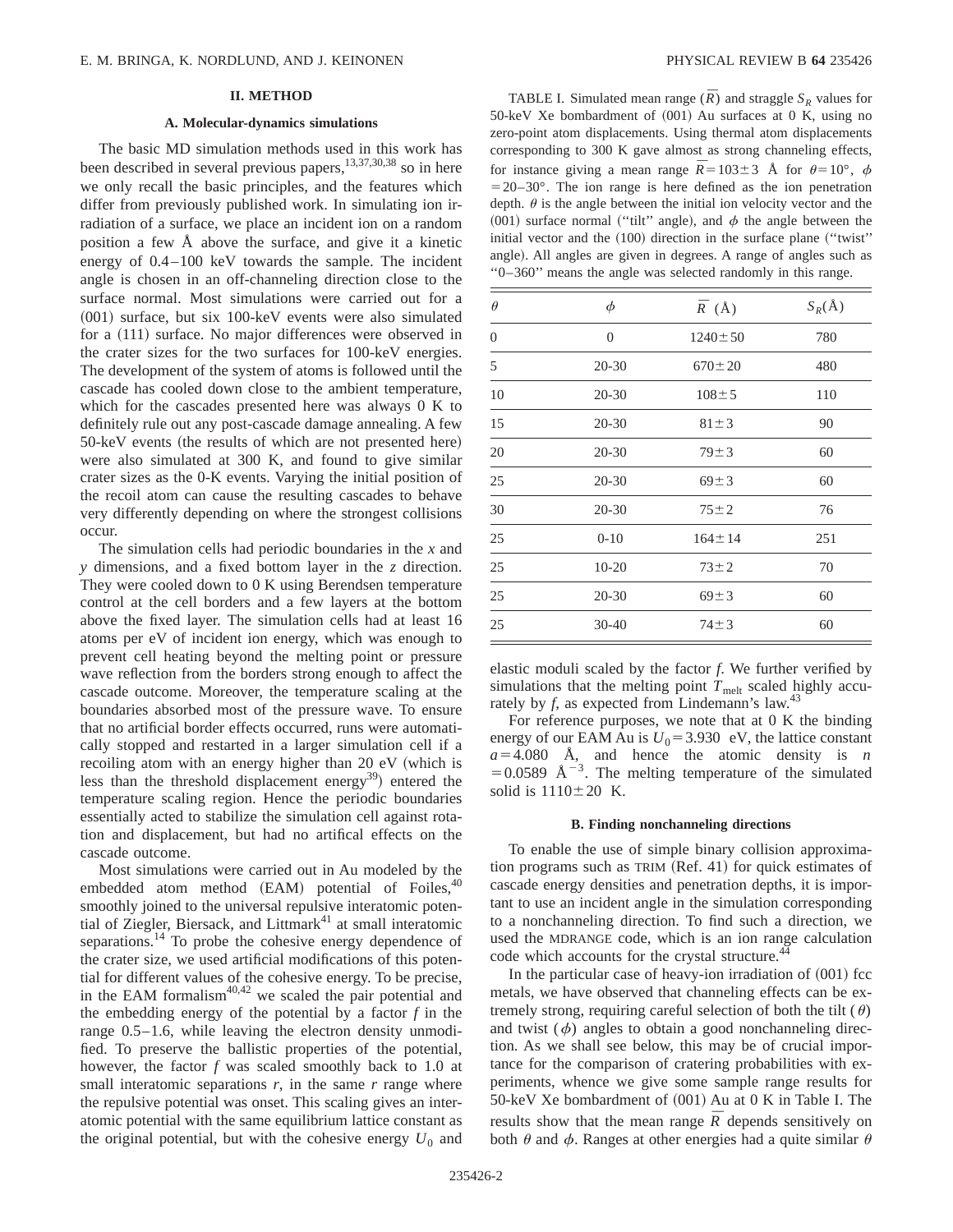TABLE II. Results for individual cascade events simulated by MD and SRIM averages for the same energies. For MD,  $E_{kin, tot}$  is the total energy of the liquid atoms in the top 40 A, averaged over two times around 0.1 ps (for instance, at 0.07 and 0.15 ps).  $E_{kin,mean}$  is the mean energy of all atoms inside a cylinder of radius *Rrad* and length ''Depth''. For the MD simulations *Rlat* /*Rrad* and ''Depth'' indicate the size of the cascade.  $\varepsilon$  is the energy density calculated using a cylinder containing the cascade (at 0.1 ps in the MD runs), *n* is the atomic density, and  $U_0$  the equilibrium potential energy of the material.  $N_{vac}$  is the number of vacancies, and *Y* is the initial sputtering yield. Note that because many of the sputtered atoms leave the surface in hot clusters, and can subsequently evaporate from the cluster and redeposit on the surface, the initial MD sputtering yield is not exactly comparable to experimentally measured yields. Individual simulations are labeled by an extra number, for instance, case number 8 for 10-keV bombardment is labeled 10-8.

|                     |             | 5 keV          |           |          |          | $10 \text{ keV}$ |              | $100 \text{ keV}$ |            |
|---------------------|-------------|----------------|-----------|----------|----------|------------------|--------------|-------------------|------------|
| Event               | 5           | $5 - 2$        | $5 - 1$   | $5 - 4$  | $5-9$    | 10               | $10-8$       | 100               | $100 - 4$  |
| Model               | <b>SRIM</b> | MD             | MD        | MD       | MD       | <b>SRIM</b>      | MD           | <b>SRIM</b>       | MD         |
| Crater?             | N/A         | no             | small     | yes      | yes      | N/A              | yes          | N/A               | yes        |
| $E_{kin,tot}$ (keV) | 4.42        | 2.125          | 2.81      | 2.71     | 3.16     | 8.32             | 6.27         | 25.4              | 62.35      |
| $E_{kin,mean}$ (eV) | 1.84        | 0.88           | 1.17      | 1.13     | 1.31     | 1.66             | 2.4          | 0.31              | 0.76       |
| $R_c$               | N/A         | N/A            | $8 \pm 3$ | $16 + 4$ | $16 + 4$ | N/A              | $19.6 \pm 2$ | N/A               | $36 \pm 6$ |
| $R_{lat}/R_{rad}$   | 13/18       | 20             | 25        | 17       | 12.5     | 19/26            | 20           | 77/105            | 60         |
| Depth               | 30          | 40             | 30        | 40       | 25       | 40               | 35           | 250               | 60         |
| $\varepsilon/nU_0$  | 0.8         | 0.39           | 0.43      | 0.68     | 2.35     | 0.5              | 0.62         | 0.07              | 0.21       |
| $N_{vac}$           | 119.5       | 75             | 73        | 299      | 152      | 233.3            | 408          | 1,064.5           | 4,538      |
| Y                   | 15.9        | $\overline{2}$ | 6         | 31       | 15       | 21.3             | 44           | 36.3              | 472        |

and  $\phi$  dependence. To obtain an optimal nonchanneling direction we used  $\theta = \phi = 25^{\circ}$  for the (001) surface at all energies. These results emphasize that whenever a quantitative analysis of the cratering probability is desired, it is crucial to either avoid channeling by carefully picking a nonchanneling direction (as done in this study), or account for the channeling effects in the analysis.

#### **C. BCA calculations**

A number of SRIM 2000.39 (Ref. 45) calculations were performed in order to compare binary collision approximation (BCA) results with MD results. If good agreement is found, e.g., in the energy densities, the SRIM code could be used to obtain quick estimates of cratering probabilities. The runs used the same incident angle,  $\theta = 25^{\circ}$ ,  $U_{surf} = 2.6 \text{ eV}$ , and  $U_{bulk}$ =3.9 eV. We used  $E_D$ =25 eV as the displacement energy value for SRIM.<sup>39</sup> The low-energy self-sputtering of Au at normal incidence was reproduced well with these values of the binding energies and displacement energy. SRIM also gives the lateral and radial straggling of the incident ions  $(R<sub>lat</sub>$  and  $R<sub>rad</sub>$ ). The total energy deposited up to certain depth,  $E_{kin,tot}$  can be calculated by integrating the energy deposited as a function of depth *z*,  $F_D(z)$ . Energy densities were calculated using a cylindrical volume (which contained the cascade better than a hemispherical volume). SRIM follows recoils until they reach the displacement energy, and therefore one should really compare with the MD energy density discarding atoms with  $E_{kin} > E_D$ . However, the energy deposition in SRIM represents the scenario before 0.1 ps, when there are only few energetic recoils and the cascade has not evolved significantly.

#### **D. Analysis**

Post-run analysis of the quenched MD simulation cells was performed to identify the surface features. If the last layer of atoms was located at  $z=0$ , with the target in  $z<0$ , all atoms in the range  $a/4 < z < r<sub>sput</sub>$  were counted as adatoms, and all atoms above  $r_{sput}$  were counted as sputtered atoms.  $r_{sput}$  was set to 20  $\AA$  for all cases except the 100keV ones, where  $r_{sput}$ =40 Å. Both values are much larger than the cutoff radius of the potential, which is only 5.55 Å.

The crater and the crater rims were measured along two directions and the mean sizes were evaluated. The deviation of the crater shape from a circle was estimated with a parameter  $\alpha = R_{\leq}/R_{>}$ , where  $R_{\leq}$  and  $R_{>}$  are the smaller/larger crater radii, respectively. This parameter was typically 0.6– 0.9, since the craters were not circular but diamond shaped, following the symmetry of the lattice, as seen in cluster bombardment simulation of Cu.<sup>6</sup> The area of the craters was therefore calculated as a circle and also as a parallelogram, which gives smaller areas, but within 10–30% of the value for a circular area.

The rims were identified as structures with more than one atomic layer above the surface, to differentiate them from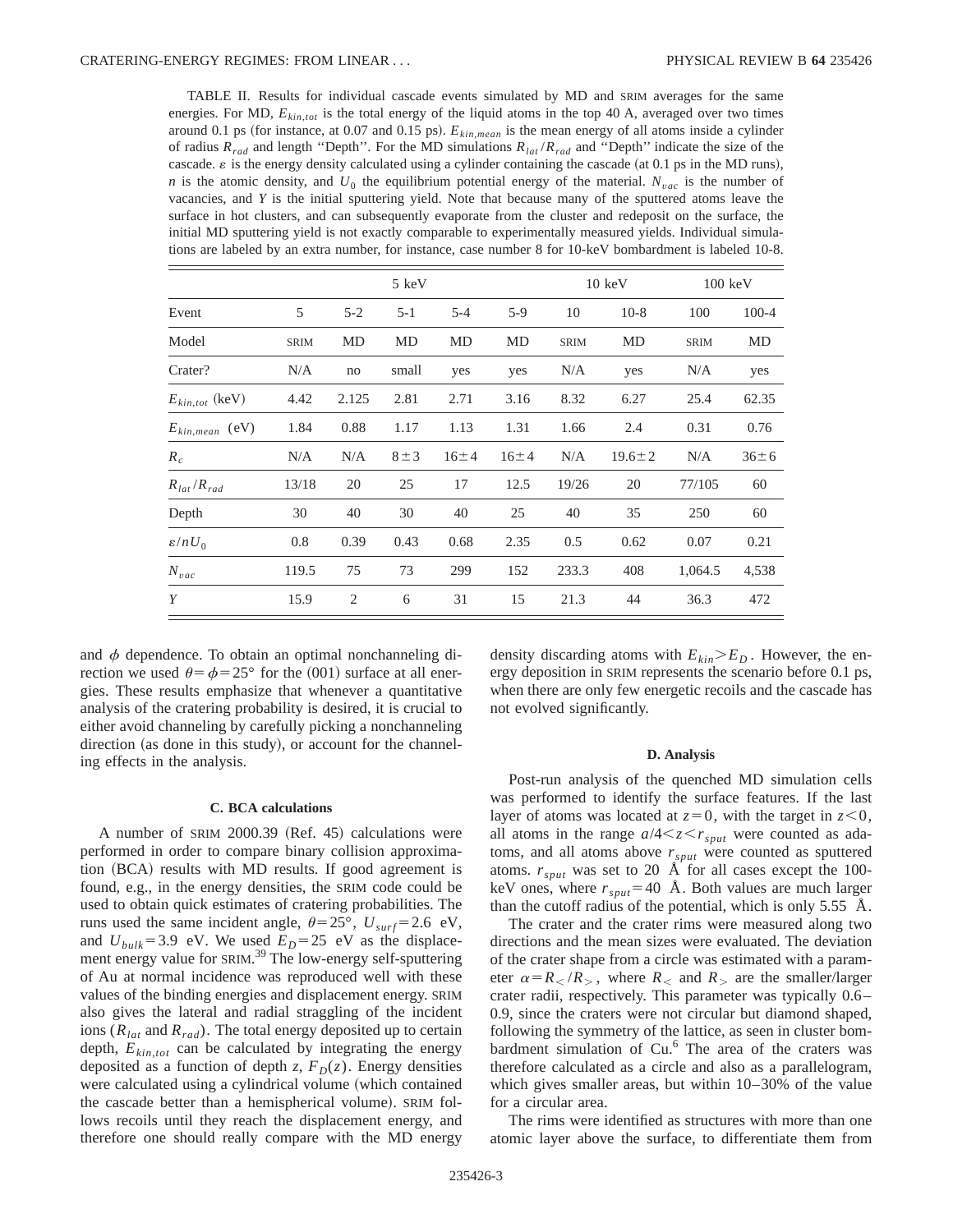### E. M. BRINGA, K. NORDLUND, AND J. KEINONEN PHYSICAL REVIEW B **64** 235426



single-layer adatom islands and coherent displacement,  $38$ which occurs often at the side of the rim for the 20–100-keV events.

The volume of the crater is approximated as the number of atoms "excavated" from the target,  $nV = N_{adat} + N_{sput}$  $=N_c$ , where *n* is the equilibrium atomic density of the solid. If the number of atoms on top of the surface is used as an estimate of the crater volume, there are two small corrections which have not been taken into account. There may be atoms far from the crater which are on top of the surface because of coherent displacements. Besides, there may be interstitials or vacancies in the crater walls which change the normal density of the material, but their number was observed to be small, and in any case their effect seems to roughly cancel each other out. The "measured" radius of the crater,  $R_c$ , is not affected by these corrections.

## **III. INDIVIDUAL CASCADES AND CRATERING**

A detailed picture of the cratering formation scenario can be obtained by considering individual MD simulations. For brevity, we use the following notation to denote individual events. The *B*th event, where *B* is a running index, carried out with an energy of ''*A*'' keV is denoted by ''*A*-*B*.'' Thus,

FIG. 1. Crater formation by a 100-keV Xe ion hitting a  $(001)$  Au surface. The figure shows a cross-sectional slice of eight atom layers in the  $(210)$  plane in the central part of the simulation cell. This cross section was chosen to give a good illustration of the subcascade splitting. The arrow in the first frame indicates the initial direction of the incoming ion. The tip of the arrow shows the impact point of the ion projected on this cross section; the actual impact did not occur in these atom layers. The 0.25- and 1.0-ps snapshots show that the cascade splits into two almost separated subcascades during the ballistic phase of the cascade. The subcascade below the surface subsequently behaves like a cascade in the bulk (Ref. 37). The subcascade at the surface produces a crater between 2 and 40 ps, and also causes a large atom cluster to sputter (Ref. 36). This sputtered cluster is so hot that it emits a large number of Au atoms and dimers, many of which redeposit on the surface. Notice also how an interstitial-like dislocation loop has formed at 20 ps close to the right edge of the crater, and at 40 ps has produced an adatom island next to the crater by coherent displacement (Ref. 11). The final 150-ps snapshot shows the final crater structure, a vacancy loop produced by the subcascade inside the sample, and a complex dislocation structure on the righthand side of the crater.

for instance, the eighth 10-keV event is marked by ''10-8.'' Results for a few events are listed in Table II and discussed below.

Figure 1 shows cross-sectional snapshots of a 100-keV cascade, event 100-4, with a crater being formed between 2 and 40 ps. Figure 2 shows the final crater produced in this event. The liquid flow of atoms builds the crater and crater rim. Notice that the cascade splits below the surface, and one of the subcascades does not reach the surface, even though it produces some coherent displacement<sup>11</sup> of atoms next to the crater. Below we analyze in detail a few cascades in order to clarify some results regarding cratering probability, which is discussed in the following section.

In Table II we compare MD results for individual events to average results from the SRIM 2000 BCA code. The MD values for cascade size, mean energy per atom, etc., compare reasonably well with SRIM, except for 100 keV. Note that the energy density,  $\epsilon$ , is of the order of  $0.3-2nU_0$  at 0.1 ps, when the craters just start to form. For the 10-keV case shown in the table, this energy density decreased to  $\sim 0.075nU_0$  by 1 ps, in good agreement with other estimates of mean kinetic energy  $(E_{kin})$  in the molten region of the cascade.46,5 The case 10-8 forms an almost hemispherical crater, as well as the case 5-9. The case 5-4 has a large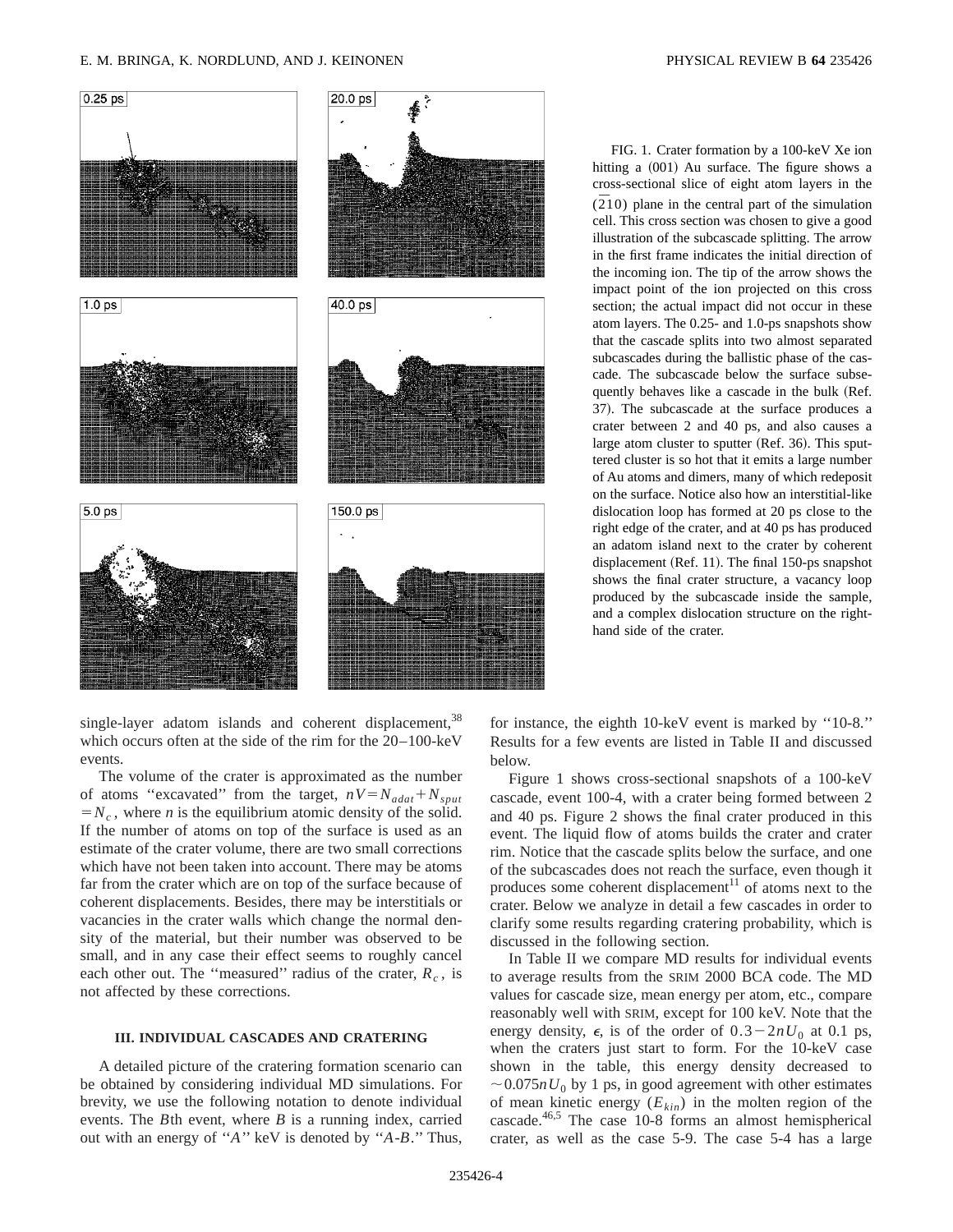

FIG. 2. (Color) Crater produced in the event illustrated in Fig. 1 seen from above. The colors indicate the height of the atoms. Blue and cyan atoms are below the original surface, and green, yellow, and red atoms above, with the red atoms being highest up. The color scale has been chosen to emphasize atom layers at the surface; hence all atoms deeper than 1 unit cell (4.08 Å) below the original surface have the same blue color. The maximum depth of the crater is about 44 Å. Notice the regular adatom island (green atoms) on the lower right-hand side of the crater, produced by the coherent displacement mechanism. The dislocation below the surface also produces a regular atom edge close to the crater, just next to the adatom island. The single adatoms far from the crater are atoms which have been redeposited on the surface from the sputtered atom clusters.

subcascade splitting, but both cascades are very close to the surface. On the other hand, case 5-2 has two subcascades, with some coherent atomic displacement on top of the larger cascade producing only few adatoms and a platelet. The case 100-4 forms a large crater, but notice that the energy density is lower than that for the 5-keV event that did not produce any crater. Since the cascade is so large, it can stay hot longer, and flow occurs during tens of ps, even though the energy density is low. Notice that the crater radius is much smaller than the cascade size, but the rim for 100-4 has a length of  $100\pm10$  Å, close to the lateral range of 105 Å.

From the analysis of the above cases and other events not discussed in detail here, we can already qualitatively conclude that:

 $(i)$  At low bombarding energies, cratering occurs for energy densities close to  $0.5nU_0$ .

(ii) Energy density alone is not a good criterion for crater formation, since for large spikes the long lifetime of the spike will allow ejection even for energy densities much lower than  $nU_0$ . To obtain a cratering probability one would need to take into account the probability of the spike being long lived, related to both spike radius and available energy.

(iii) Cascade splitting should somehow be included, be-

cause it can dilute the energy density significantly and concentrate it away from the surface. As a result the cratering probability is reduced.

## **IV. FORMATION MECHANISMS**

Averaged simulation results can be found in Table III. The data for  $R_c$  include only the results of those simulations which produced a crater. The error estimates indicate the standard deviation of those events. The cratering probability was calculated as the ratio of cratering events to total number of events,  $P(E_o) = N_{crat}/N_{total}$ , and it was always larger than 40% for the energies studied.

## **A. Role of spikes at different energies**

In the early work of Thompson and Johar, $47$  where large deviations from linear cascade theory were found, it was proposed that thermal spikes were not necessary, and that a decrease in the surface binding would be enough to explain the data. In our simulations spikes are certainly playing a large role and, since the surface damage is considerable, the surface binding also decreases.

It has been claimed that the energy density in the cascade determines the crater formation, $1,10,35$  and that an energy density larger than  $nU_0$  is needed to produce a crater. On the other hand, several models $46,5$  assume that the flow of liquid atoms towards the surface can occur when atoms have  $E_{kin,mean} = 3k_B T_m = 0.29$  eV, giving a much lower energy density than before,  $\varepsilon = 0.07nU_0$ . We now use our simulation results to elucidate the reasons behind this apparent discrepancy.

In order to verify the first assumption, a simple estimate can be made as follows. For instance, for  $E<sub>o</sub> = 50$ -keV bombardment, we can assume an hemispherical crater of radius  $R_c$ , and that  $E_o$  is shared by all atoms inside the crater, which gain an energy  $E_c$ ,  $(2/3)\pi R_c^3 n E_c = E_o$ . Using  $R_c$  $=$  30 Å, close to the one found in MD (see Table III), gives  $N_c$ =3336,  $E_c$ =15 eV/atom~3.8 $U_0$ /atom, if most of the energy is originally deposited inside the crater region.  $N_{adatoms} \approx 3370$  from MD compares well with the missing crater volume. The agreement is quite good, except for energies below 20 keV, when craters are shallow, or energies above 50 keV, where a significant fraction of the energy is deposited deep inside the sample. However, as can be seen from Table II, the energy density at energies above 10 keV is much smaller than  $nU_0$ , although higher than  $0.07nU_0$ . At lower energies the energy density increases, but still is smaller than the minimum energy that would produce craters according to Ref. 1. The cascade in the simulation 10-8, in Table II, has a crater size  $R_c = 19.6 \pm 2$  Å, and  $E_{kin,tot}$  $=6.27$  keV. Inside a cylinder of radius 20 Å, and height 35 Å there are 2595 atoms, and  $E_{kin,mean} = 2.4 \text{ eV} < U_0$ . This gives  $\varepsilon = 0.62 nU_0$  ( $nU_0 = 0.2315$  eV/Å<sup>3</sup>). Discarding the atoms with kinetic energy below  $U_0$  gives  $\varepsilon_c$  $\sim 0.59nU_0$ . Thus we see that the apparent contradiction in energy densities mentioned earlier may at least in part arise from the fact that the energy density needed for crater production does in fact strongly depend on the spike lifetime.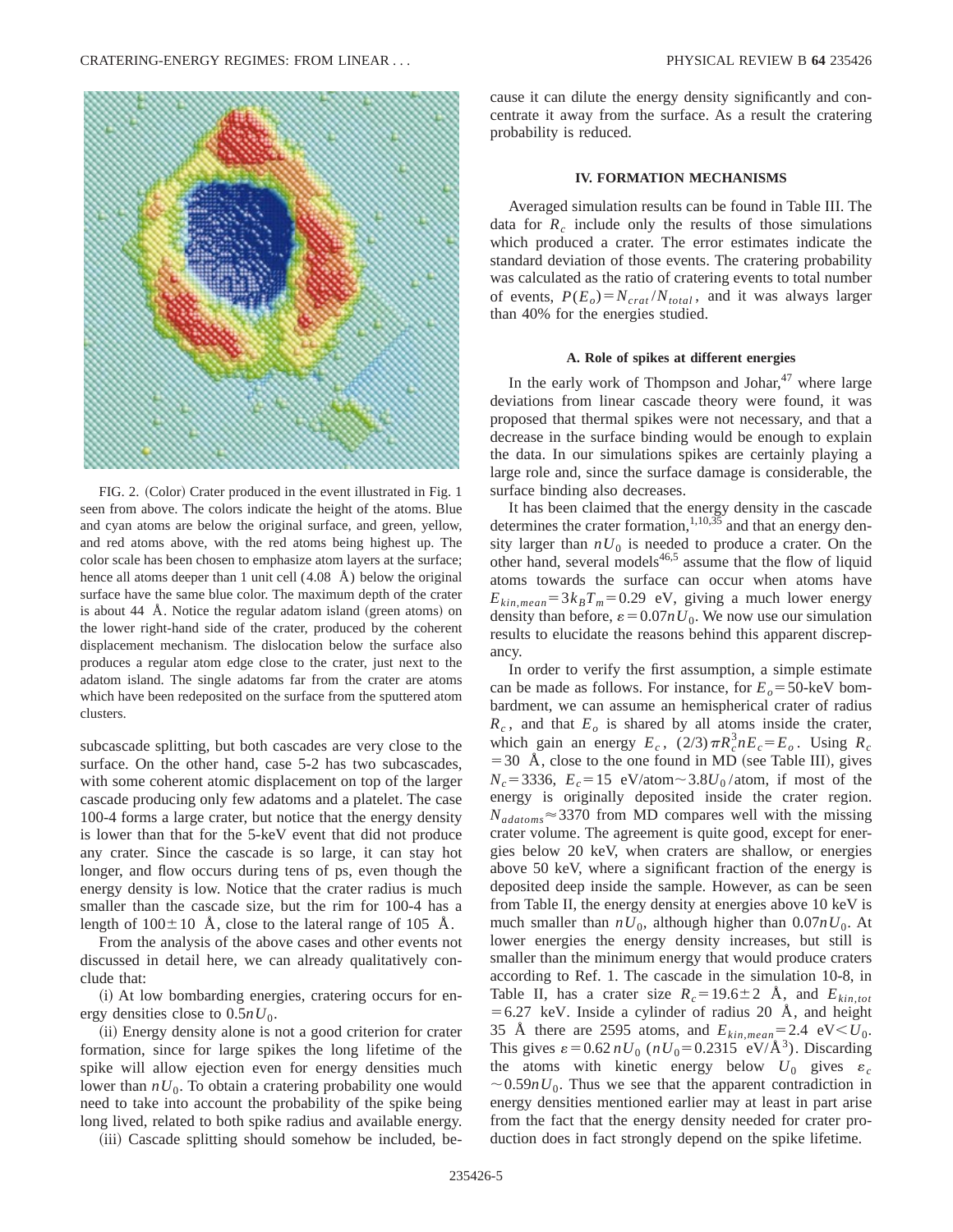TABLE III. Summary of simulation results for different energies. To calculate outflow time using Eq.  $(2)$ , and spike times in Eq. (3), we used  $R_c = R_{lat}$  for 1–20 keV,  $R_c = 0.75R_{lat}$  for 50 keV,  $R_c = 0.50R_{lat}$  for 100 keV. The spike times for the bulk of the MD simulation were calculated as the time when the number of liquid atoms was reduced by a factor of 10 from its maximum value, which occurs at  $\sim$  0.5 ps. The spike times for the surface were calculated as the times when the number of liquid atoms at the surface had a maximum. Cratering probabilities were evaluated as explained in the text.

| $E_0$ (keV)                                     | 1             | 5             | 10           | 20         | 50           | 100          |
|-------------------------------------------------|---------------|---------------|--------------|------------|--------------|--------------|
| Events                                          | 20            | 10            | 20           | 20         | 10           | 6            |
| $R_c$ (Å)(MD)                                   | $8.5 \pm 1.5$ | $13 \pm 4$    | $19.6 \pm 2$ | $24 \pm 4$ | $31 \pm 2.5$ | $33 \pm 2.5$ |
| $R_{lat}(\text{\AA})(SRIM)$                     | 7             | 13            | 19           | 26         | 43           | 65           |
| $t_{spike}\ (\mathrm{ps})(\mathrm{MD}),$ bulk   | $3.8 \pm 0.2$ | $9.7 \pm 0.4$ | $13 \pm 3$   | $13 \pm 1$ | $33 \pm 3$   | $30 \pm 10$  |
| $t_{spike}$ (ps)(MD surf), no crater            | $0.9 \pm 0.3$ | $2.3 \pm 0.4$ | $5 \pm 2$    | $18 + 2$   | $7.5 \pm 3$  | $4 \pm 2$    |
| $t_{spike}$ (ps)(MD surf), crater               | $0.9 \pm 0.2$ | $2.6 \pm 0.4$ | $6 \pm 2$    | $23 \pm 1$ | $12 \pm 3$   | $16 + 5$     |
| $t_{spike}\ (\mathrm{ps})\ [\mathrm{Eq.}\ (3)]$ | 0.8           | 2.8           | 6.0          | 11.3       | 17.3         | 17.6         |
| $t_{outf}$ (ps) [Eq. (2)]                       | 2.6           | 4.9           | 7.1          | 9.8        | 21.0         | 21.2         |
| $P[\epsilon(E_o) > \epsilon_c]$ (MD)            | 0.80          | 0.78          | 0.73         | 0.7        | 1            | 1            |
| $P_{split}$                                     | 0.0           | 0.1           | 0.2          | 0.3        | 0.3          | 0.4          |
| $P(E_o)$ (MD)                                   | 0.79          | 0.67          | 0.60         | 0.55       | 0.83         | 0.60         |
| $P(E_o)$ [Eq. (4)]                              | 0.80          | 0.70          | 0.58         | 0.49       | 0.70         | 0.60         |
|                                                 |               |               |              |            |              |              |

Merkle and Jäger proposed that surface spikes were the cause of the cratering and sputtering yield enhancement they observed in  $Bi^+$  and  $Bi^{++}$  bombardments of Au. Crater formation in our simulations is related to the probability of the cascade being close to the surface (see Sec. IV C), as in their work. However, since they could only see craters with a radius larger than 25 Å, they find a high-energy threshold for crater formation. In our simulations we observe that crater formation can still occur at relatively low bombarding energies, but the crater size is well below the detection limit of Merkle and Jäger (see Fig. 3). They also assume that atoms originally resident at the crater site are all sputtered, while we now know that most of the atoms will be redeposited at the crater rim and will not contribute to the sputtering yield.

Based on the above discussion and the results in Sec. III, we can identify two regimes in the crater formation process. First, at low-energy deposition only a relatively small hot region is created. For single ions this will occur when the penetration depth has roughly the same size as the lateral range of the ion, i.e., up to  $10-20$  keV in Xe $\rightarrow$ Au. If the energy density deposited in the cascade is larger than  $0.25nU_0$  a crater will be formed, provided the cascade is connected to the surface and did not decay into multiple subcascades. The probability of crater formation is slightly lower than one only because of the latter reason. For energies lower than 1 keV, the lateral size of the cascade is of the order of the lattice spacing, and it would be difficult to distinguish a crater from a small vacancy cluster. We did perform a number of 400-eV events, and found that 4 out of 17 events simulated resembled craters. However, because of the difficulty of clearly defining what is a crater with the very small number of atoms involved, we did not include these events in the quantitative analysis. In the low-energy  $(1–20$ keV) regime, the crater has a roughly hemispherical shape, the radius of the crater is close to the radius of the lateral range of the ion in the solid, and the dependence of the radius with energy follows the  $E_o^{1/3}$  dependence. Prompt sputtering of hot atoms cools down the spike significantly.

Second, at high energy deposition, the spike region is large, and the energy density is lower than  $0.25nU_0$ . However, since the spike is large, the center of the spike cools down much slower than its sides, and there are atoms which can flow out creating a crater. The crater radius is only a fraction of the lateral size of the cascade, since the borders cool down rapidly. We found that

$$
R_c \sim R_{lat} [1.13 - 2.6 \times 10^{-5} (E_o/U)], \tag{1}
$$

gives a very good fit of the crater radius  $R_c$  as a function of the lateral size of the cascade  $R_{lat}$ . Next we discuss this liquid flow in greater detail.

### **B. Liquid flow**

There will be a crater if the time for atomic outflow,  $t_{outf}$ , is close to or larger than the lifetime of the spike,  $t_{snike}$  .  $t_{outf}$ can be estimated as the time it takes the atoms originally inside the crater to flow out. Assuming for simplicity a cylindrical outflow at constant velocity  $v_c = \sqrt{2E_c / m}$ , and up to a depth  $R_c$ ,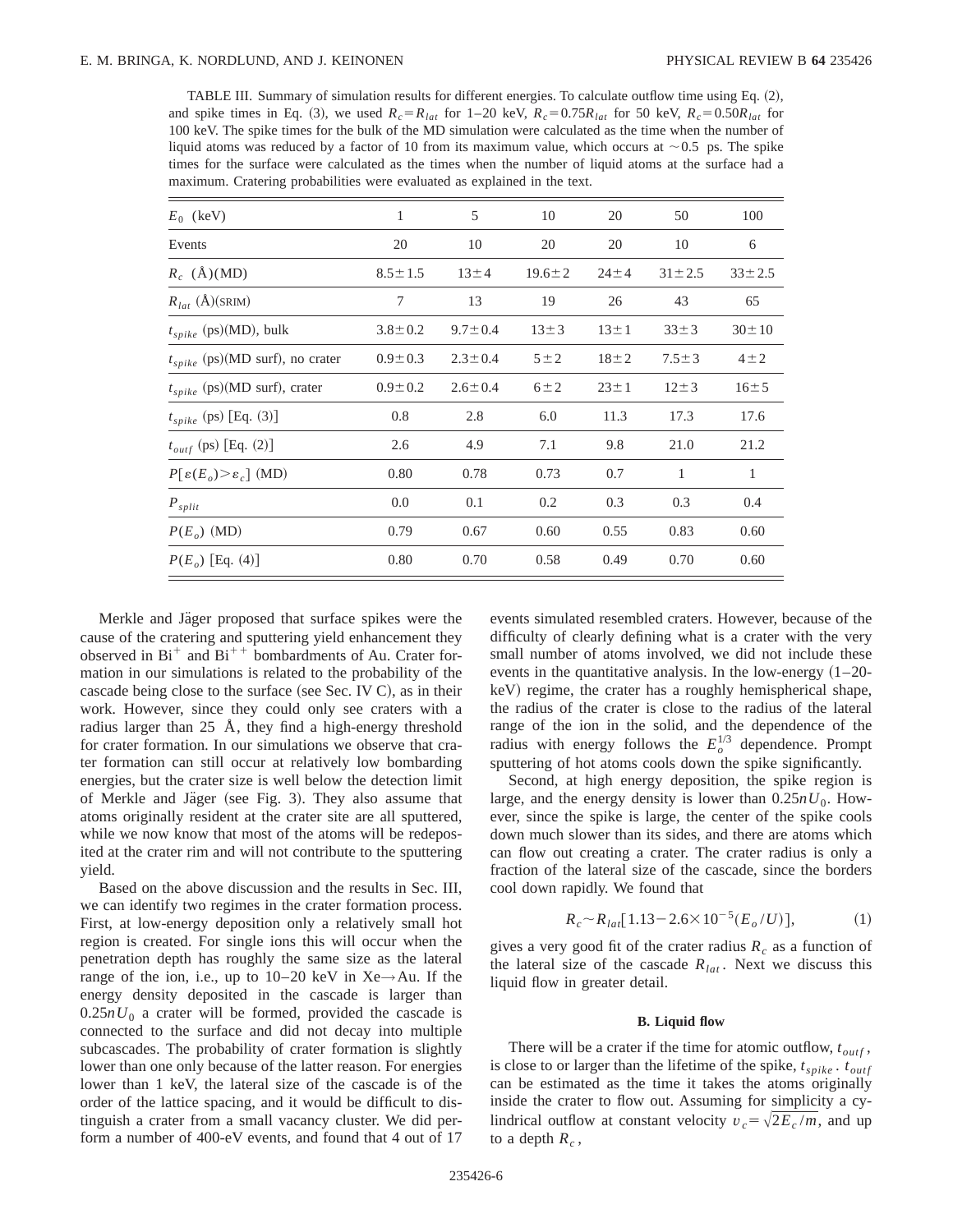

FIG. 3. Crater radius  $R_c$  as a function of the incident energy  $E_o$ , including experimental data of Donnelly and Birtcher (Refs. 10 and 35!.

$$
n\frac{v_c}{4}\pi R_c^2 t_{outf} = n\pi R_c^3 \Rightarrow t_{outf} = \frac{4R_c}{v_c}.
$$
 (2)

 $v_c$  is a mean velocity of the atoms after the outflow begins. Writing  $E_c = \alpha U_0$ ,  $t_{outf} = 4R_c / \sqrt{\alpha v_u} = 0.84(R_c/a)/\sqrt{\alpha}$ .<sup>48</sup> The spike lifetime can be estimated assuming lattice heat conductivity with a constant heat diffusivity  $\kappa$ .<sup>49</sup> Then,

$$
t_{spike} \sim R_c^2/(4\,\kappa). \tag{3}
$$

If the lifetime of the spike is estimated as the time that it takes to cool down from the initial energy density to the critical energy density, *tspike* can also be obtained analytically (assuming a Gaussian temperature profile), given the initial cascade parameters, and gives times within 30% of the simple estimate in Eq.  $(3)$ . In order to check the validity of Eqs.  $(2)$  and  $(3)$ , we compared the times from those equations to the MD results, using  $\kappa=15 \text{ Å}^2/\text{ps}$  (obtained from MD), and Eq. (1) to obtain the spike radius. Note that typically it is assumed that  $r_{spike}^2 \propto E_o$  (Ref. 46) but, following transport theory, the lateral range is roughly linear with  $E<sub>o</sub>$ which would mean  $r_{spike}^2 \propto E_o^2$ .

Spike times are generally calculated neglecting the cooling due to evaporation. However, this cooling *is* significant when only a small hot region is created, and the penetration depth has roughly the same size as the lateral range of the ion, i.e., up to  $10-20$  keV in Xe $\rightarrow$ Au. On the other hand, for 100 keV Xe→Au, the lateral size of the cascade is  $\sim$  60 Å, while the ion range is  $\sim$ 135 Å (see Table II). The flow of atoms to the surface starts at about 0.1 ps, even though the ''ballistic'' part is not finished. The ion is colliding further down from the surface, where the spike has not developed yet, but liquid flow already started above this region.

As seen in Table III, Eq. (3) underestimates the spike lifetime in the bulk, because  $R_c$  is used as the characteristic length scale. However, the agreement between Eq. (3) and the MD results for the lifetime of surface spikes in cratering events is good, while the surface spike lifetime in noncratering events is shorter, especially at higher energies. The outflow times from Eq.  $(2)$  are close to the spike times from Eq.  $(3)$  for energies above 5 keV, making possible the crater formation by melt flow.

### **C. Cratering probability**

The cratering probability for a projectile with energy  $E<sub>o</sub>$ ,  $P(E_o)$ , can be estimated as follows.

$$
P(E_o) = \int_{R_i} p(E_o, R_i) dR_i
$$

where the probability of creating a crater with a radius between  $R_i$  and  $R_i + dR_i$  is  $p(E_o, R_i) dR_i$ . In order to simplify the analysis, we assume that the probability of producing a crater with certain radius  $R_i$  is a delta distribution for  $R_i$  $=R_c \approx R_{lat}$ ,  $P(E_o, R_i) = p(E_o, R_c) \delta(R_i - R_c)$ . This is especially valid at low energies, where fluctuations in crater size are not as large as for higher energy, as was also noted in the experiment of Merkle and Jäger. $<sup>1</sup>$  This probability can itself</sup> be split in three contributions.  $P[\varepsilon(E_o) > \varepsilon_c]$  is the probability of reaching the threshold energy density  $\varepsilon_{th}$  in the subsurface layer.  $P[t_{spike} > t_{flow}]$  is the probability of the spike lifetime being longer than the outflow time. Finally,  $P_{split}(E_o, R_{lat})$  is the probability of the cascade splitting into two cascades with each having not enough critical energy, or going too deep into the sample. Then,

$$
P(E_o) = P(E_o, R_{lat}) = P[\varepsilon(E_o) > \varepsilon_{th}]
$$
  
×[1 – P<sub>split</sub>(E<sub>o</sub>, R<sub>lat</sub>)]P[t<sub>spike</sub>>t<sub>flow</sub>]. (4)

Note that at low values of  $E<sub>o</sub>$ , the threshold energy density should be  $\varepsilon_{th} \sim 0.3 \varepsilon_{U_0} = 0.3 n U_0$ , and that the term  $P[t_{spike}]$  $>t_{flow}$ ] will be roughly 1. This is because the crater is created mainly by ''ballistic'' events, not melt flow. On the other hand, at high energy density, the critical energy is much lower,  $\varepsilon_c \sim 3k_B T_m \sim 0.07 \varepsilon_{U_0}$ , and spike times are important. From the MD simulations, we find that  $P_{split}(E_o, R_{lat})$  depends on energy. It is near 0 at low energies, and increases to 0.2–0.4 at higher energies. Of course, for energies much higher than here, it will eventually approach 1.

We show calculated values of  $P(E_o)$  in Table III. The values in the table are calculated by using  $P[t_{spike} > t_{flow}]$ = 1.  $P[\varepsilon(E_o) > \varepsilon_{th}]$  and  $P_{split}$  were now obtained from MD, but could be obtained from a much simpler BCA calculation. The values for the calculated cratering probability compare well with the values from MD.

For  $E_o$   $>$  20 keV liquid flow is the main contribution and the energy density threshold for crater formation is lower, leading to an enhanced cratering probability. The cratering probability decreases rapidly for  $E_0 > 50$  keV due to cascades being deep below the surface, and splitting due to fast recoils. Our simple model reproduces all these features, and extrapolating our results to  $E_o = 200 \text{ keV}$  gives<br> $P(200 \text{ keV}) = 0.3 \pm 0.1$  and  $P(400 \text{ keV}) = 0.07 \pm 0.05$ , and *P*(400 keV)= $0.07 \pm 0.05$ , which compares well with the experimental value of  $P(400 \text{ keV}) = 0.03 \text{ from Ref. } 36.$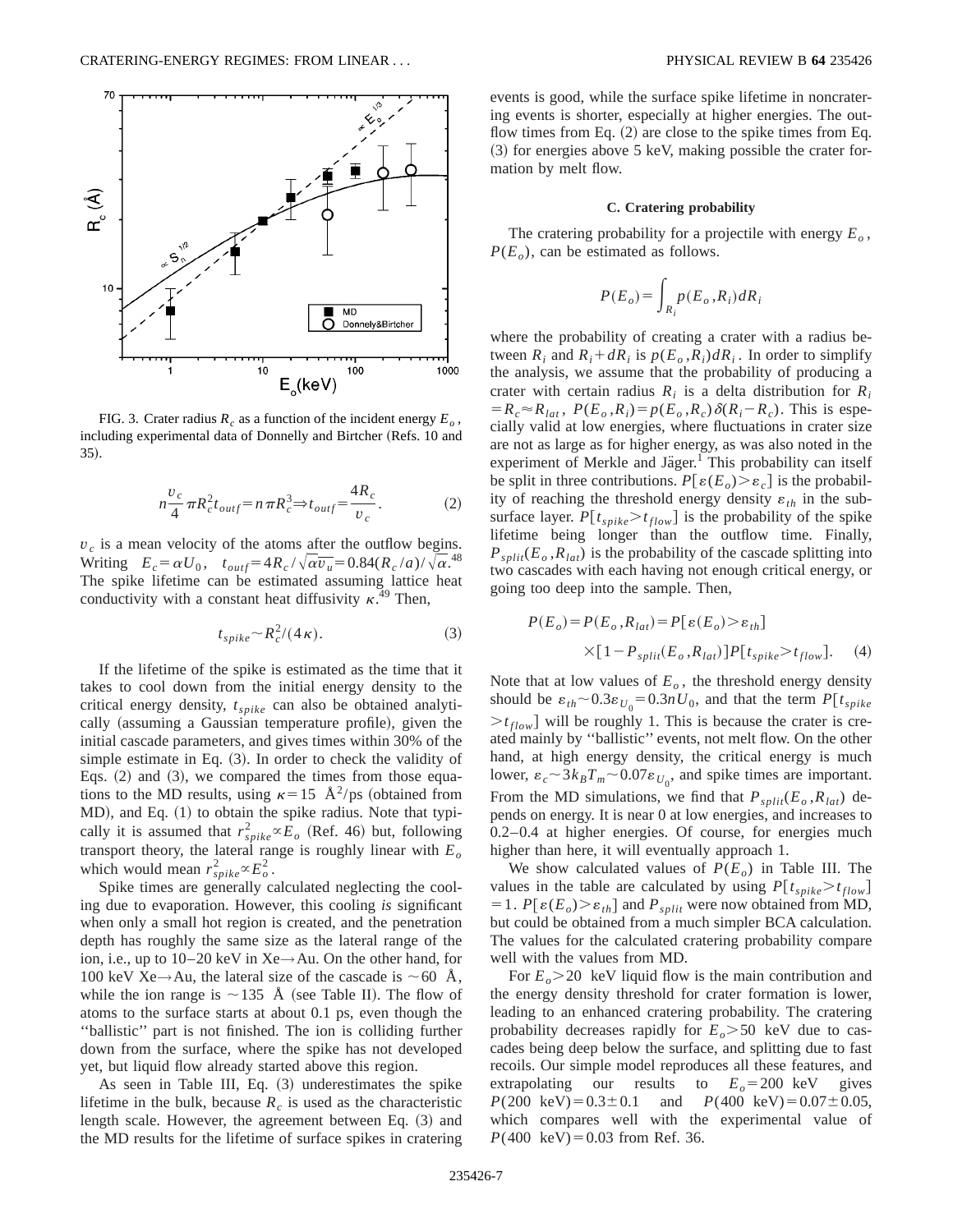## **V. COMPARISON TO EXPERIMENT**

The crater radius from our MD simulations can be seen in Fig. 3 as a function of bombarding energy. The radius can be well approximated by a  $E_o^{1/3}$  dependence at low  $E_o$ , but at large  $E<sub>o</sub>$  there is a saturation, which is related to saturation of the energy deposition in the target. This energy deposition can be related to the known values for the stopping power,  $dE/dx$ , and it is included in the figure. There are some models that predict a dependence of the crater radius with  $(dE/dx)^{1/2}$  (Refs. 50 and 51) and this is the dependence shown in Fig. 3 as  $R_c = 0.55x^{1/2}l$ , where  $l = n^{-1/3}$ , and *x*  $=$  $(dE/dx)(l/U).$ 

The data from Birtcher *et al.*<sup>10,35</sup> are also shown in Fig. 3. It is clear that within the uncertainties the experimental and simulated data agree very well, giving good confidence in the validity of our simulations.

In Ref. 35 Donnelly and Birtcher discuss a criterion for crater formation based on the available energy density. They only look at high-energy cascades where spike times are much longer than the outflow time to form a large crater (with the mean size expected for those energies). This corresponds to our high-energy region.

The cratering efficiency is much smaller in the experiment (5%) than in our MD simulations ( $\sim$  50%). There are two likely reasons for this:

(i) Even though crystal orientation was not perfectly known in the experiment, the incidence angle  $\theta$  was about 15°, so there has been a significant amount of channeling (see Table I, and note that both the mean range and straggling are larger for  $\theta=15^{\circ}$  than for  $\theta=25^{\circ}$ ), which decreases the energy deposition close to the surface and therefore the probability of cratering.

 $(iii)$  The cratering probability of 0.05 was found from the ratio of cratering probability to crater destruction cross section. This cross section could be larger than estimated due to the large ion beam fluxes and possible *enhanced* atom mobility induced by the electron bombardment.

Donnelly and Birtcher also assume that the faceting of the crater sides occurs slowly by diffusion.<sup>35</sup> However, our simulations show (see Fig. 2) that the craters already are faceted directly in the collision cascades due to the crystal structure.

The number of total atoms above the surface after bombardment and the size of the crater rim can be seen in Figs.  $4(a)$  and  $4(b)$ . As expected from the behavior of the crater radius, the number of atoms above the surface is linear with  $E<sub>o</sub>$  at low energies and saturates at higher energies.

In the low-energy regime we can cast our results in the following form:

$$
\left(\frac{2\pi}{3}\right)nR_c^3 = A\frac{E_o}{U_0^2},\tag{5}
$$

$$
N_c = B \left(\frac{2\pi}{3}\right) n \frac{E_o}{U_0^2}.
$$
 (6)



FIG. 4. (a) Total number of atoms above the surface, adatoms, and sputtered atoms as a function of the initial ion energy. Note that because many of the sputtered atoms sputter in hot clusters, and can subsequently evaporate from the cluster and redeposit on the surface, this initial sputtering yield does not exactly correspond to experimentally measured yields. (b) Crater rim length and rim width versus the initial ion energy.

Expressing energy in eV and density in  $A^{-3}$ ,  $A = (1.39)$  $\pm$  0.12) eV, *B* = (6.0 $\pm$  0.75) eV Å<sup>3</sup>. Notice that *B*(2 $\pi$ /3)*n*  $=0.74$  eV<*A*. The higher value of *A* indicates that the crater depth is typically smaller than the crater radius, as can be seen in Fig.  $4(a)$ , where the open triangles represent the lefthand side of Eq.  $(5)$ .

### **VI. ROLE OF THE BINDING ENERGY OF THE TARGET**

Outside the ion-beam community, it has generally been assumed, based on scaling laws, that crater size scales  $as^{31,29}$  $U_0^{-1}$ . This dependence was verified by macroscopic cratering events, like those of gas-gun experiments and astronomical objects where gravity can be neglected. $31$  However, this has been recently challenged by results in both EAM Cu (Ref. 6) and LJ solids,<sup>52</sup> where the dependence was found to be  $U_0^{-2}$ .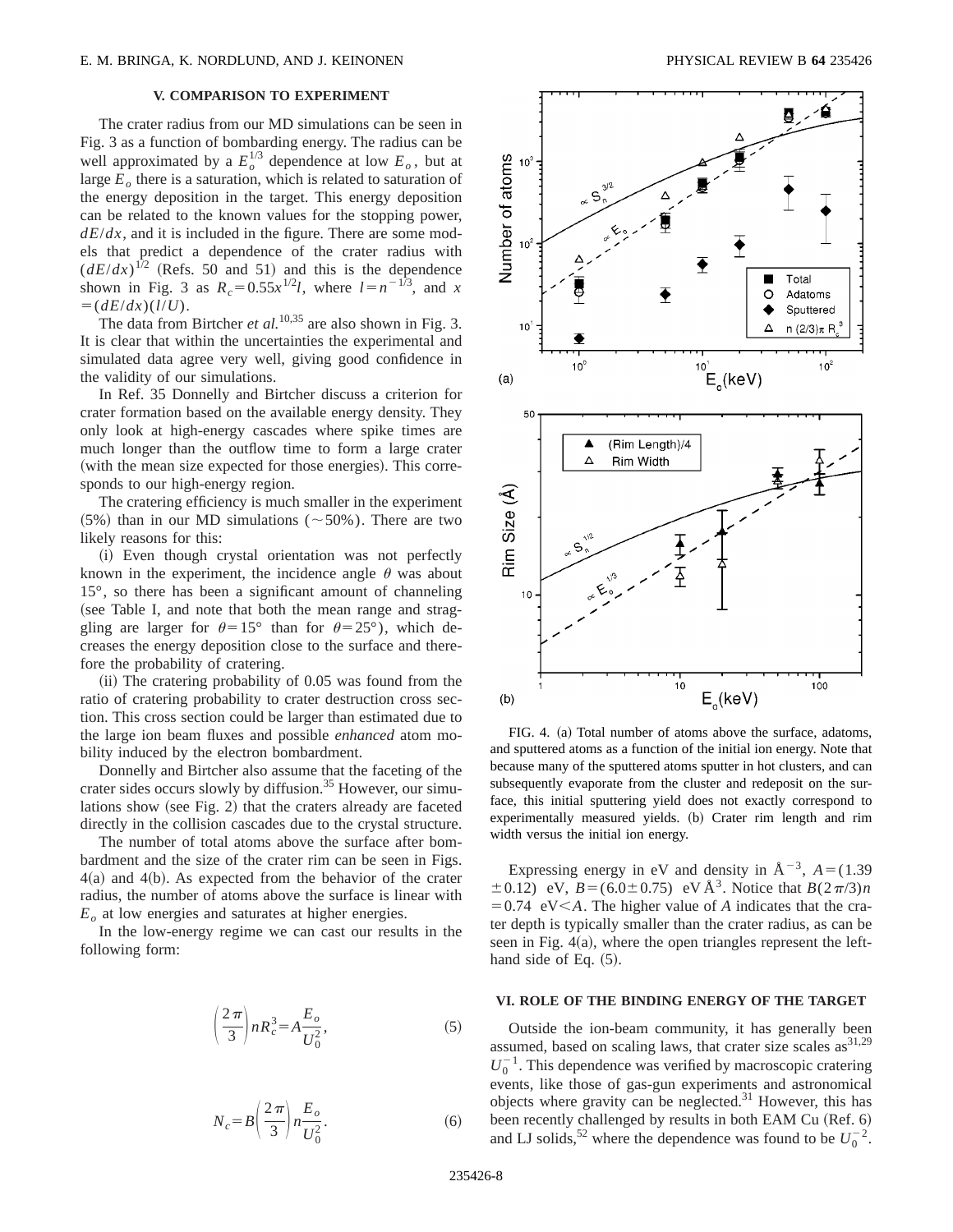

FIG. 5. (a) Number of adatoms, and total number of atoms outside the surface, vs binding energy  $U$ . (b) Crater size vs  $U$ .

To test this, we repeated our 10-keV Xe bombardment simulations with the Au binding modified by changing the potential as explained in Sec. II.

In Fig.  $5(a)$  the number of atoms on top of the surface (as explained in Sec. II  $D$ ) is plotted versus the binding energy, and a quadratic dependence is found for bindings *U* in the range  $1.6U_0 - 0.5U_0$ . This quadratic dependence may result from a combination of two factors. We found that the number of atoms in the melt *and* the lifetime of the spike scale as  $U^{-1}$ . Therefore, if the total number of adatoms scales as the product of the liquid atoms generated in the cascade and spike lifetime, the result depends on *U* as  $U^{-2}$  (see also Ref. 53). In Fig.  $5(b)$  the crater size is plotted as a function of the binding energy, also showing a dependence of  $U^{-2}$ .

## **VII. COMPARISON WITH CLUSTER BOMBARDMENT**

Since there are a number of experiments and simulations dealing with cratering induced by cluster bombardment, we discuss some relevant cases. For cluster bombardment at low  $E_c$ , the situation is such that the energy is deposited in a roughly hemispherical region and the threshold for crater formation is similar to what is found for atomic projectiles in the high-energy regime.

As mentioned in the introduction, Aderjan and Urbassek<sup>6</sup> recently presented cratering results for  $Cu_n \rightarrow Cu$  where the number of atoms in the crater was found to scale as

$$
N_c = 131E \text{ (keV)} - 656. \tag{7}
$$

In addition, a scaling with  $U^{-2}$  was found. Using Eq. (7) for 20-keV bombardment of Cu, gives  $N_{cr}$  = 1964, while using the density and binding of Cu in our Eq.  $(6)$  gives  $N_c$  $=1820\pm230$ , in an excellent agreement with the previous estimate. Notice that the 20-keV Xe bombardment deposits all its energy close to the surface, as do the  $Cu_n$  clusters. The scaling found by Aderjan and Urbassek cannot explain the experimental results of Xe bombardment of Au, nor the results for bombardment of  $C_{60}$  on highly oriented pyrolytic graphite  $(HOPG)$ ,<sup>54</sup> since the crater size increases always linearly with energy. This gives additional evidence for the need of a more complex model. Besides, Aderjan and Urbassek suggested that the presence of viscosity may be the cause of the quadratic behavior with *U*. However, for EAM liquids near the freezing point, the viscosity  $\nu$  scales as  $\nu$  $\propto \sqrt{T_m} \propto \sqrt{U}$ <sup>55</sup> If the crater is formed mainly by outflow we can consider some simplified cylindrical flow and use Poisson's equation, where the number *N* of flowing atoms is *N*  $\propto \sqrt{\nu^{-1}} \propto U^{-1/4}$ . This would give only an extra factor of 0.25 in the exponent and therefore it is quite unlikely to be the reason for the transition from linear to quadratic behavior.

Typically, cluster bombardment simulations and experiments have been done at low energy per bombarding atom. For C<sub>60</sub> bombardment of HOPG, the crater "trace" (corresponding roughly to the rim length in our simulations), measured with an STM, was found to be proportional to  $\left[\left(dE/dx\right)_n\right]^{1/2}$ , from 100 eV/atom up to 1 keV/atom, even though the experimental errors are quite large.<sup>54</sup> A hemispherical crater is created, whose radius follows the law:  $(2/3)\pi R_c^3 nE_c = E_o$ , with  $E_c \sim 0.05 U_0$ . This mean energy is consistent with the low-energy densities found in the molten region.

All these results support our findings that spikes play a major role in crater formation, and that a simple linear scaling of the crater volume with the bombarding energy is not a good description except at very low energies.

## **VIII. COMPARISON WITH MODELS FOR OTHER KINDS OF MATERIALS**

Even though most cratering studies have been performed in the regime where the bombarding ion deposits most of its energy in elastic collisions, there are a number of experiments<sup>2,3</sup> and simulations<sup>56–58</sup> dealing with cratering in the regime where most of the energy is initially deposited in the electrons of the target. Experiments and simulations of cratering in solids made of large biomolecules<sup>56,57</sup> suggested that the crater formation process is mainly due to the large pressure pulse following electronic relaxation. However, the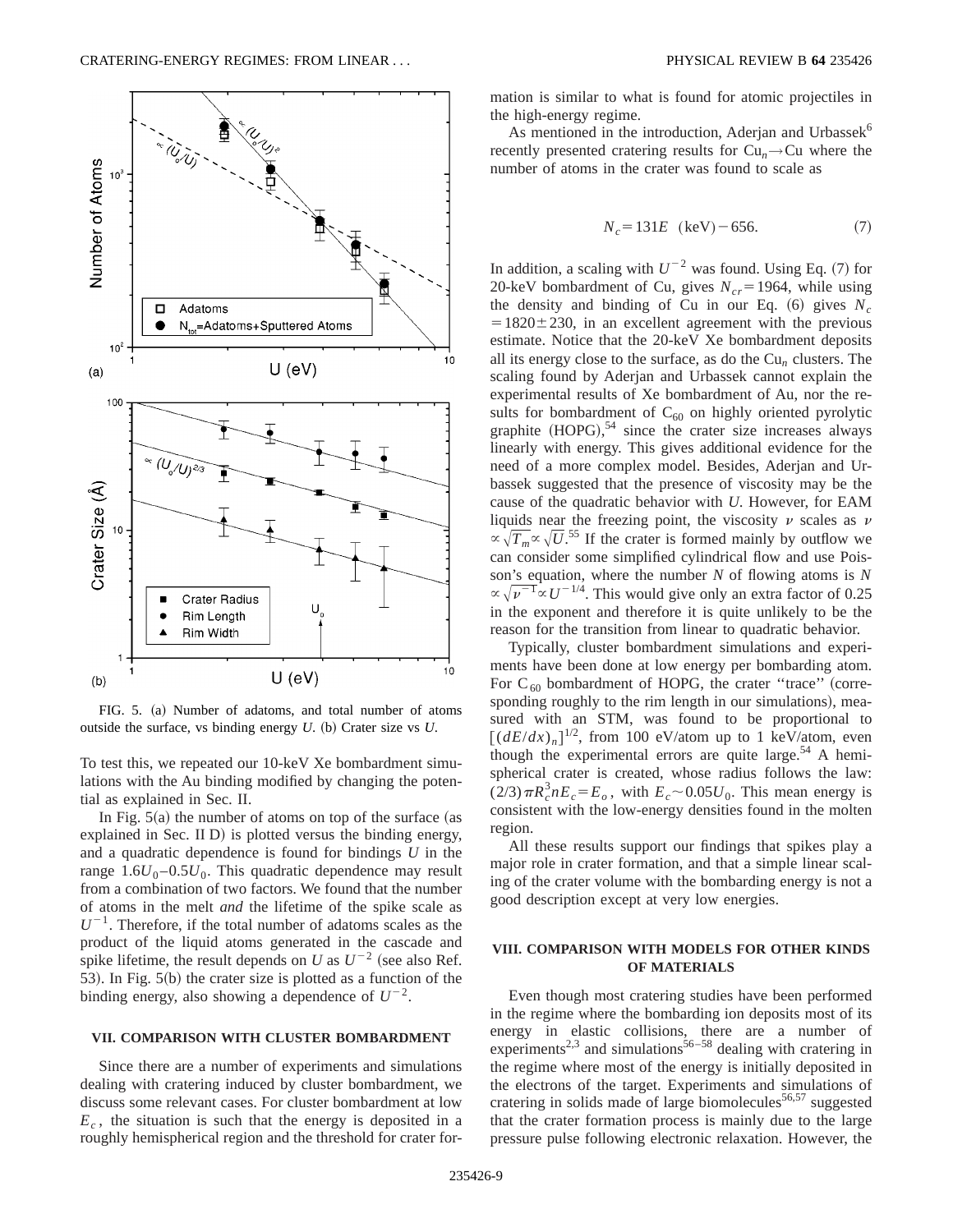

FIG. 6. Crater dimensions versus scaled *dE*/*dx* for both EAM Au and a LJ solid. The LJ results are from Ref. 52. *dE*/*dx* was obtained from SRIM for the Au results.

mechanisms of surface erosion on condensed gas solids $58$ seem to be controlled by thermal spikes, with pressure playing only a secondary role in crater formation.

Condensed gas solids and other soft materials can be reasonably well approximated by using simple two-body potentials, as the Lennard-Jones potential  $(LJ)$ . The track of excitations can be modeled as a cylindrical track of radius  $r_{cyl}$ , with atoms having some extra kinetic energy, i.e., a cylindrical spike. For tracks of fixed radius,  $r_{cvl} \sim 2l$ , with  $l = n^{-1/3}$ , there seems to be a critical energy density necessary for crater formation, which is close to  $nU$ <sup>52</sup> For rim formation, the energy density needed is even higher, of the order of the bulk modulus of the material or  $\sim 9nU$ . However, large craters can also be produced at a low-energy density, as in the case of 100-keV Xe→Au. In LJ solids this has been seen in simulations of tracks, where  $E_c \sim 0.8U$  produces no crater for a spike radius  $r_{spike} \sim 2l$ , while for  $r_{spike} \sim 5l$  the same energy density can produce large craters because the spike lasts longer.<sup>59</sup> LJ rare gases are comparatively stiffer than metals, and the pressure pulse associated with the high-temperature spike takes a significant fraction of the energy when the energy density is large, but it can be neglected for low energy densities. This also *decreases the relative* lifetime of the spike as compared to metals.

There are of course several differences to ion bombardment of metals, where the spike radius will vary significantly with the energy of projectile, and the energy deposition will not be uniform with depth, leading sometimes to energy deposition profiles closer to spherical geometry. In track simulations there is always a region at the surface, the top of the cylindrical track, which is energized. On the other hand, in the case of ion bombardment in the nuclear stopping regime, the peak in the energy deposition occurs below the surface. However, in the regime with energy above 10 keV for Xe bombardment, the created spike is initially roughly cylindrical, and one would hope certain scaling still to be valid.

In EAM fcc metals the critical energy density needed for crater formation for relatively narrow cascades is also close to *nU*, while for more extended cascades much lower energy densities also produce cratering. However, the energy density equivalent to the bulk modulus of Au is  $1.04 \text{ eV/A}^3$  $=4.54nU_0$ . This energy density is never reached in the Xe bombardment. On the other hand, the shear modulus is equivalent to  $0.77nU_0$ .

In the LJ track simulation, significant cascade splitting does not occur because of the initial conditions and can be neglected. In addition, because of the many-body contribution in the EAM potential, the binding of small clusters is larger than in the LJ potential, and this may lead to an enhanced liquid flow to the surface.

In Fig. 6 we compare the current results on cratering by Xe in EAM Au with those of cratering in a LJ solid by high-energy ions. $52$  To make the two cases comparable, we give the abscissa in terms of the scaled stopping power,  $(dE/dx)(n^{-1/3}/U)$ , and the crater radius scaled by the characteristic length scale of the material  $n^{-1/3}$ . The figure shows that there is remarkably good agreement between the scaling of the crater radius  $R_c$  with the stopping power. The rim width shown in the inset, however, does not follow any simple scaling law. The likely reason is the different heat spike geometry (cylindrical vs hemispherical) leading to different crater shapes.

Thus we see that despite the major differences between metals and some insulators which can be modeled as LJ solids, the crater sizes can still be understood in the same framework, when the incident energy deposited into atomic collisions (either directly or via electronic excitations) is considered along with the stopping power of the material.

### **IX. CONCLUSIONS**

In conclusion, we have examined crater production by 0.4–100-keV Xe ions impacting on Au using classical MD simulations. On the basis of our results, we could show that the cratering mechanisms cannot be understood in terms of a single parameter (such as a single energy density), but rather in terms of two energy regimes. In the low-energy regime (ion energies of  $\sim$  1–20 keV in the present system) the cascades which produce craters need to have relatively high initial energy densities,  $\sim 0.5nU_0$ . However, at higher energies ( $\approx$ 100 keV) the liquid formed in the heat spike can become so long-lived that plenty of time is available for liquid flow, and a much lower initial energy density  $(\sim 0.2nU_0)$  suffices for crater formation. These observations explain some apparent discrepancies between previously presented cascade models.

We further demonstrated by direct simulation the importance of cascades splitting into subcascades on the cratering probability, and presented an analytical framework which can be used as a basis for further model development accounting for cascade splitting, energy density thresholds, and spike lifetimes. Furthermore, we showed that by using scaling laws and parameters calibrated from MD, simple BCA codes such as SRIM can be used to estimate cascade formation probabilities. We obtained excellent agreement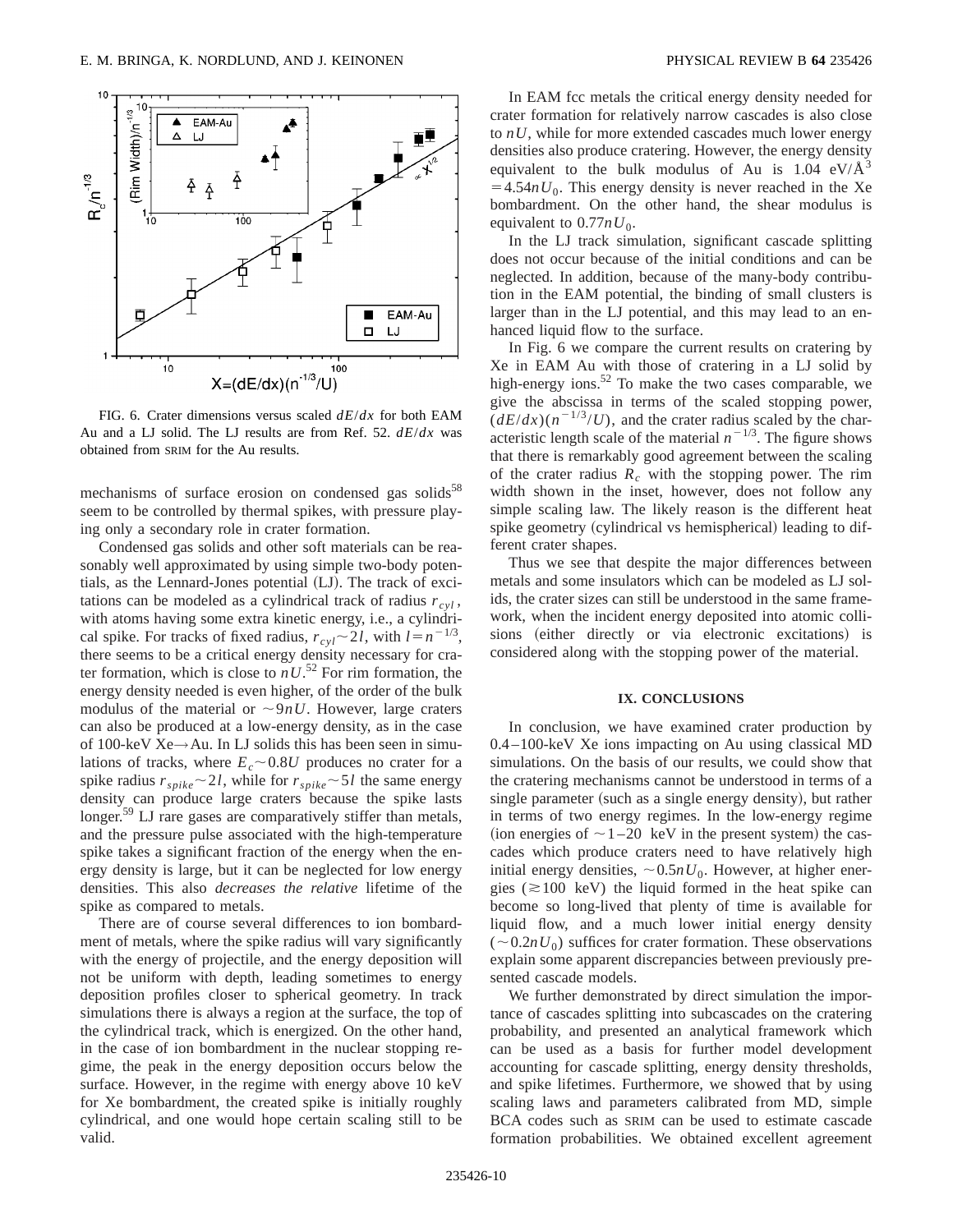with crater sizes measured experimentally in the same system.

Comparison with simulations of cluster bombardment and crater formation in LJ solids, which serve as models for some organic materials, showed that a wide range of microscopic cratering events can be understood in the same framework provided that appropriate scaling of the energy deposition and length scales are used.

We also showed that macroscopic cratering laws behave quite differently from the microscopic ones because of the importance of the liquid flow in the microscopic system, but not in the macroscopic systems. Conversely, we note that the results on cascade cratering may imply the need for a reevaluation of macroscopic scaling laws for materials which

- \*Present address: Lawrence Livermore National Laboratory, Chemistry and Materials Science Dir., P.O. Box 808, L-353 Livermore, CA 94550. Email address: bringa1@11nl.gov; FAX: (925) 423-7040.
- $1$ W. Jäger and K.L. Merkle, Philos. Mag. A  $57$ , 479 (1988).
- <sup>2</sup>R.M. Papaléo, L.S. Farenzena, M.A. de Araujo, R.P. Livi, M. Alurralde, and G. Bermudez, Nucl. Instrum. Methods Phys. Res. B 148, 126 (2000).
- <sup>3</sup> R.M. Papaléo, Nucl. Instrum. Methods Phys. Res. B 131, 121  $(1997).$
- <sup>4</sup>F. Thibaudau, J. Cousty, E. Balanzat, and S. Bouffard, Phys. Rev. Lett. **67**, 1582 (1991).
- 5Q. Yang, T. Li, B.V. King, and R.J. MacDonald, Phys. Rev. B **53**, 3032 (1996).
- 6R. Aderjan and H.M. Urbassek, Nucl. Instrum. Methods Phys. Res. B 164-165, 697 (2000).
- 7C.T. Reimann, Nucl. Instrum. Methods Phys. Res. B **95**, 181  $(1994).$
- 8D.A. Kolesnikov, C.T. Reimann, and I.V. Vorobyova, Nucl. Instrum. Methods Phys. Res. B 122, 255 (1997).
- <sup>9</sup> I.V. Vrobyova, Nucl. Instrum. Methods Phys. Res. B **146**, 379  $(1998).$
- 10R.C. Birtcher and S.E. Donnelly, Phys. Rev. Lett. **77**, 4374  $(1996).$
- <sup>11</sup>K. Nordlund, J. Keinonen, M. Ghaly, and R.S. Averback, Nature (London) 398, 49 (1999).
- 12K. Kyuno, D.C. Cahill, R.S. Averback, J. Tarus, and K. Nordlund, Phys. Rev. Lett. **83**, 4788 (1999).
- 13M. Ghaly, K. Nordlund, and R.S. Averback, Philos. Mag. A **79**, 795 (1999).
- $14$ M. Ghaly and R.S. Averback, Phys. Rev. Lett.  $72$ , 364 (1994).
- 15T. Aoki, Ph.D. thesis, Kyoto University, 2000, http:// nishiki.kuee.kyoto-u.ac.jp/;t-aoki/papers/doctor/index.html
- 16R. S. Averback and T. Diaz de la Rubia, in *Solid State Physics*, edited by H. Ehrenfest and F. Spaepen (Academic Press, New York, 1998), Vol. 51, pp. 281-402.
- <sup>17</sup> H.H. Andersen, A. Brunelle, S. Della-Negra, J. Depauw, D. Jacquet, Y. Le Beyec, J. Chaumont, and H. Bernas, Phys. Rev. Lett. 80, 5433 (1998).
- <sup>18</sup> I. Yamada, Mater. Chem. Phys. **54**, 5 (1998).
- <sup>19</sup> I. Yamada, J. Matsuo, N. Toyoda, T. Aoki, E. Jones, and Z. Insepov, Mater. Sci. Eng., A 253, 249 (1998).
- <sup>20</sup> I. Yamada, Nucl. Instrum. Methods Phys. Res. B 148, 1 (1999).

expand strongly on melting, if the projectile can create a high enough energy density.

## **ACKNOWLEDGMENTS**

We thank Professor R. S. Averback, Professor R. E. Johnson, Professor S. E. Donnelly, Dr. R. C. Birtcher, and Professor H. M. Urbassek for useful discussions. L. Uusipaikka is acknowledged for performing the 400-eV simulations. The research was supported by the Academy of Finland under Project No. 73722 and the Vilho, Yrjö and Kalle Väisälä Foundation. Generous grants of computer time from the Center for Scientific Computing in Espoo, Finland are gratefully acknowledged.

- 21T. Colla, R. Aderjan, R. Kissel, and H. Urbassek, Phys. Rev. B **62**, 8487 (2000).
- <sup>22</sup>E.M. Bringa and R.E. Johnson, Nucl. Instrum. Methods Phys. Res. B 143, 513 (1998).
- 23V.I. Shulga and P. Sigmund, Nucl. Instrum. Methods Phys. Res. B 47, 236 (1990).
- 24R.S. Averback, T.D. de la Rubia, H. Hsieh, and R. Benedek, Nucl. Instrum. Methods Phys. Res. B 59/60, 709 (1991).
- 25M. Ghaly and R.S. Averback, in *Beam-Solid Interactions: Fundamentals and Applications*, edited by M. A. Nastasi, L. R. Harriott, N. Herbots, and R. S. Averback, Mater. Res. Soc. Symp. Proc. 279 (Materials Research Society, Pittsburgh, 1993), p. 17.
- 26Z.A. Insepov and B.Z.Kabdiev, *Physics and Chemistry of Finite Systems: From Clusters to Crystals*, edited by P. Jena, S. N. Khanna, and B. K. Rao, NATO ASI Series C, Vol. 374 (Kluger Academic Publishers, Dordrecht, 1992), Vol. 1, p. 429.
- 27Z. Insepov and I. Yamada, Nucl. Instrum. Methods Phys. Res. B **112**, 16 (1996).
- 28T. Aoki, J. Matsuo, Z. Insepov, and I. Yamada, Nucl. Instrum. Methods Phys. Res. B 121, 49 (1997).
- 29Z. Insepov, R. Manory, J. Matsuo, and I. Yamada, Phys. Rev. B **61**, 8744 (2000).
- $30$ K. Nordlund, L. Wei, Y. Zhong, and R.S. Averback, Phys. Rev. B **57**, 13 965 (1998).
- 31D. Gault, J.E. Guest, J.B. Murray, D. Dzurisin, and M. Malin, J. Geophys. Res. 80, 2444 (1975).
- <sup>32</sup>C. W. Lampson, *Effects of Impact and Explosion* (Office of Scientific Research and Development, Washington, D.C., 1946), Vol. 1, Pt. 2, Chap. 3, p. 110.
- <sup>33</sup>S. Quinones and L. Murr, Phys. Status Solidi A 166, 763 (1998).
- <sup>34</sup> *Impact and Explosion Cratering*, edited by D.J. Roddy and O. Pepin (Pergamon Press, New York, 1977).
- <sup>35</sup> S.E. Donnelly and R.C. Birtcher, Phys. Rev. B **56**, 13 599 (1997).
- 36R. Birtcher, S. Donnelly, and S. Schlutig, Phys. Rev. Lett. **85**, 4968 (2000).
- 37K. Nordlund, M. Ghaly, R.S. Averback, M. Caturla, T. Diaz de la Rubia, and J. Tarus, Phys. Rev. B 57, 7556 (1998).
- 38K. Nordlund, J. Keinonen, M. Ghaly, and R.S. Averback, Nature (London) 398, 49 (1999).
- <sup>39</sup> H.H. Andersen, Appl. Phys. **18**, 131 (1979).
- 40S.M. Foiles, M.I. Baskes, and M.S. Daw, Phys. Rev. B **33**, 7983  $(1986).$
- <sup>41</sup> J.F. Ziegler, J.P. Biersack, and U. Littmark, *The Stopping and*